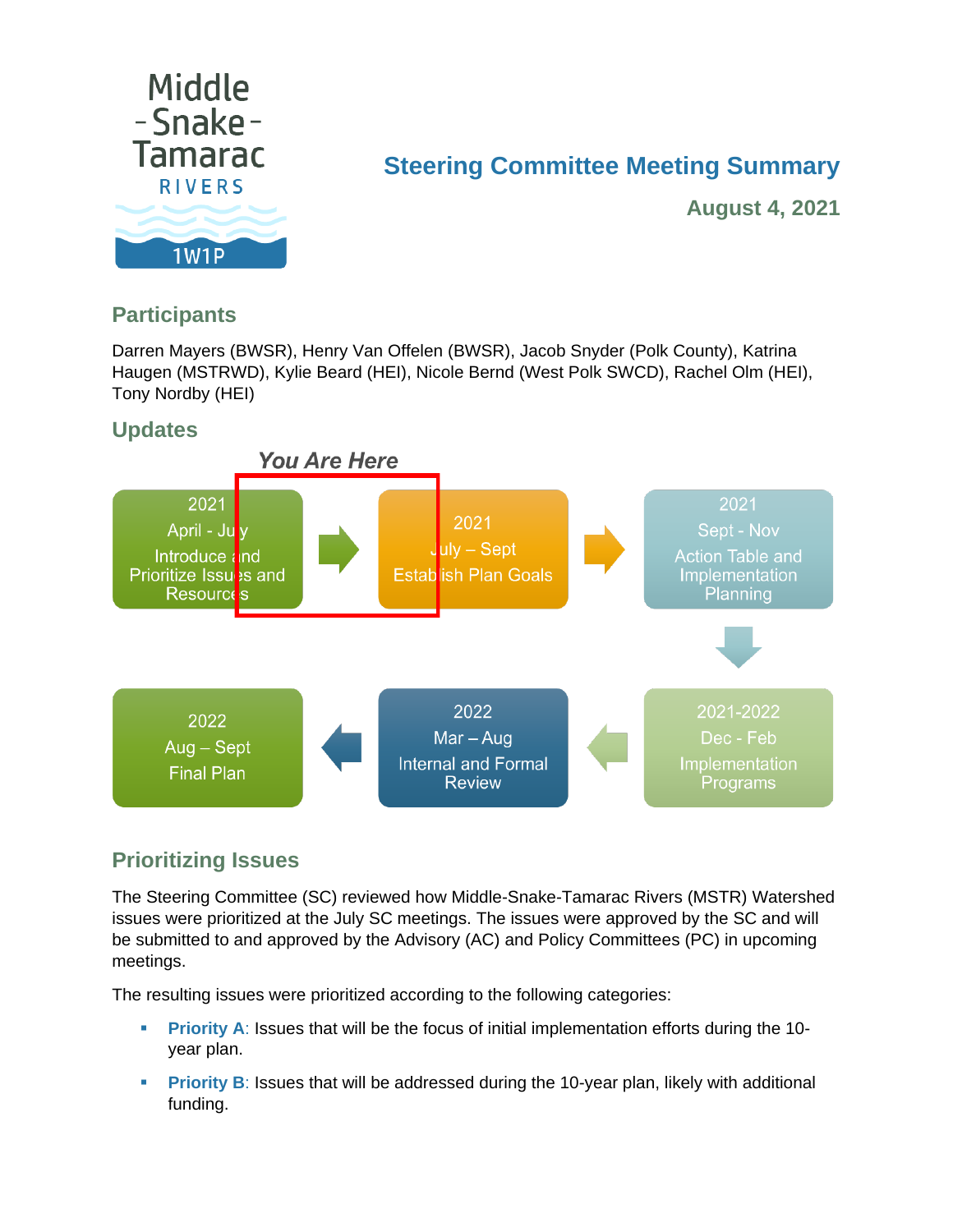**Priority C**: Issues that are not the focus of this plan but may be addressed with additional funding.

### **Prioritizing Resources and Measurable Goals**

The SC set out to begin the resource prioritization process which involves:

- **Using criteria to prioritize resources and**
- **Establishing a process for setting goals**

Resource prioritization is a process that identifies natural resource assets on which to focus implementation funding and efforts first.

HEI walked through three issues (or groups of issues) with the SC, covering groundwater issues, wetland / upland habitat, and flooding. The SC looked at a map with available criteria that indicates the condition of various resources across the MSTR Watershed. The SC began thinking about goals and actions to address issues in each planning region (PR). Members of the SC and AC were assigned to subcommittees for each issue to identify goals.

#### **PTMApp**

PTMApp (Prioritize, Target, and Measure Application) is a tool used in watershed planning that can identify problem areas and the costs and benefits of solutions on the ground. An update for the PTMApp process was provided: hydroconditioning is almost complete and HEI will soon run the non-contributing analysis before the PTMApp analysis can begin. Point persons were assigned to aid in the identification of Priority Resource Points (PRPs) for the Watershed.

#### **Priority Resource Points**

PRPs are locations within the watershed that serve to estimate phosphorus, nitrogen, and sediment loading in PTMApp. These points help to make decisions about where to prioritize projects and funding.

Typically, PRPs are located:

- **At watershed and subwatershed inlets and outlets**
- **Downstream of impaired waters**
- At lakes, reservoirs, and/or impoundments
- **At locations of large projects**